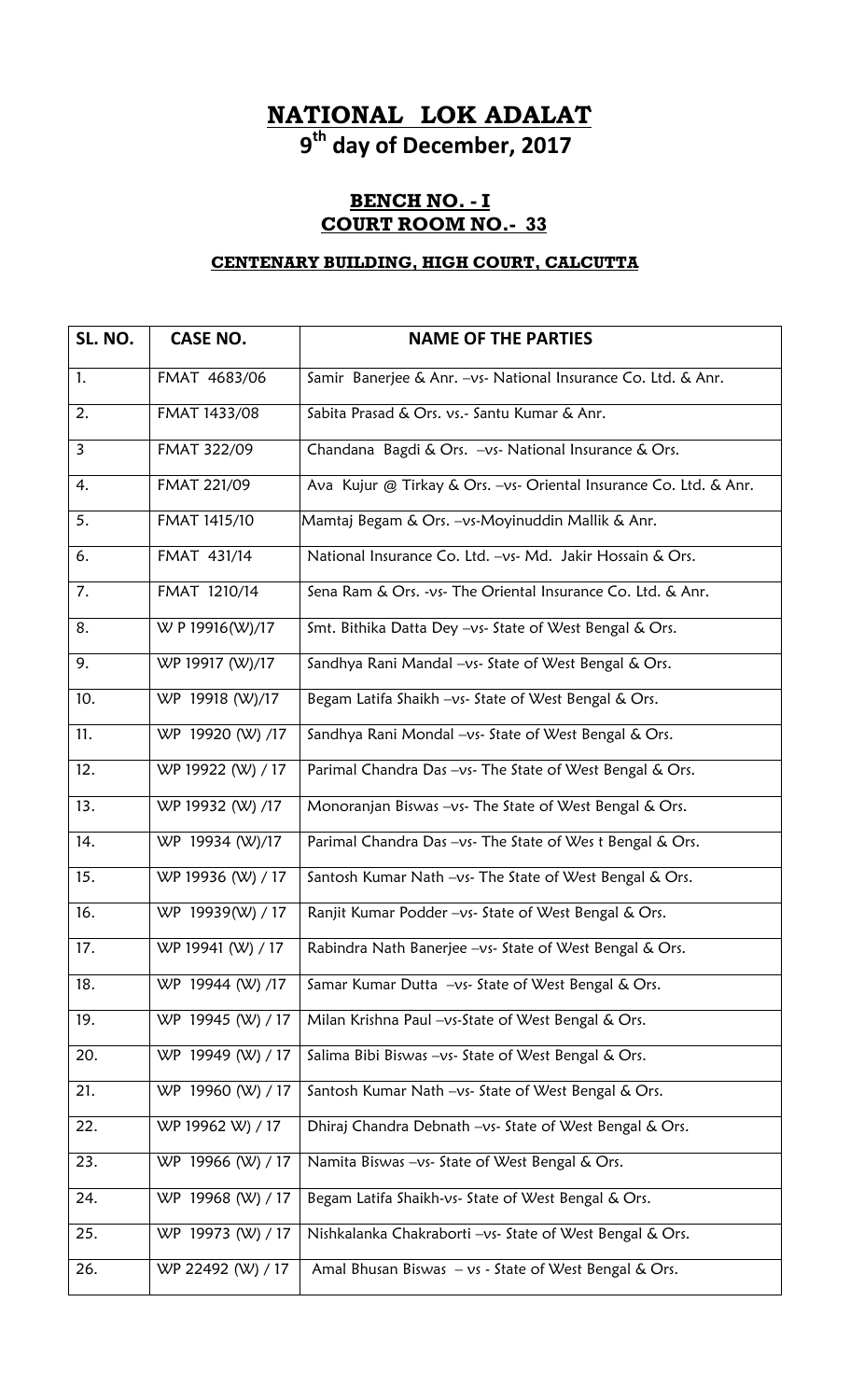| 27. | WP 22494 (W) / 17 | Nasir Uddin Ahamed -vs- State of West Bengal & Ors.                                         |
|-----|-------------------|---------------------------------------------------------------------------------------------|
| 28. | FMAT 464 / 14     | Smt, Sandhya Bera (Shee) & Ors. -vs- The New India Assurance Co.<br>Ltd. & Ors.             |
| 29. | FMAT 249 / 09     | Nasibul Begam @ Samirul Begam & Ors.-vs- ICICI Lombard General<br>Insurance Co. Ltd. & Anr. |
| 30. | FMAT 852 / 17     | Sabita Chatterjee & Anr. - vs- National Insurance Co. Ltd. & Anr.                           |
| 31. | FMAT 1067 / 15    | Shantana Ghsoh & Anr. -vs- Nikhin Mondal & Anr.                                             |
| 32. | FMAT 1225 / 17    | Badal Mondal & Anr. -vs- National Insurance Co. Ltd. & Anr.                                 |
| 33. | FMAT 1602 / 12    | Kalipada Ghosh -vs- The New Assurance Co. Ltd. & Ors.                                       |
| 34. | FMAT 847 / 17     | Basudeb Halder & Anr. - vs-The New India Assurance Co. Ltd. & Anr.                          |
| 35. | FMAT 320 / 2016   | Aasarafennecha Mondal & Ors.-vs- Purnendu Ghosh & Anr.                                      |
| 36. | FMAT 263 / 16     | Lalita Dafadar & Ors. - vs - Sambhu Sarkar & Ors.                                           |
| 37. | FMAT 1245/15      | Laltu Sekh & Ors. - Vs - Purnendu Ghosh & Anr.                                              |
| 38. | FMAT 34 / 16      | Souren Goswami -vs- Madhu Fomra & Anr.                                                      |
| 39. | FMAT 133/16       | Monoranjan Biswas -vs- Jarjis Biswas & Anr.                                                 |
| 40. | FMAT 821 / 16     | Khokan Paul -vs- The Oriental Insurance Co. Ltd. & Anr.                                     |
| 41. | FMAT 740 / 16     | Saidul Sk. @ Sahidul Mondal -vs- Oriental Insurance Co. Ltd. & Anr.                         |
| 42. | FMAT 1263 / 16    | Anjali Biswas & Ors. - vs- The Oriental Insurance Co. Ltd. & Anr.                           |
| 43. | FMAT 992 / 17     | Prakash Pramanick -vs- United India Insurances Co. Ltd. & Anr.                              |
| 44. | FMAT 314 / 16     | Tripti Rani Paul -vs- Sri Ram General Insurance Co. Ltd. & Anr.                             |
|     | With FMAT 1179/15 |                                                                                             |
| 45. | FMAT 517/16       | Siddhartha Adhikary -vs- Khokon Nandy & Anr.                                                |
| 46. | FMAT 72 / 16      | Smt. Shikha Mandari & Ors. - vs- Balaram Karmakar & Anr                                     |
| 47. | FMAT 822 / 11     | Md. Shamim & Anr. -vs- The New India Assurance Co, Ltd. & Anr.                              |
| 48. | FMAT 82 / 10      | Serina Bewa & Anr. -vs- The New India Assurance Co. Ltd. & Anr.                             |
| 49. | FMAT 1040 / 12    | Bajaj Allianz General Insurance -vs- Maya Roy & Anr.                                        |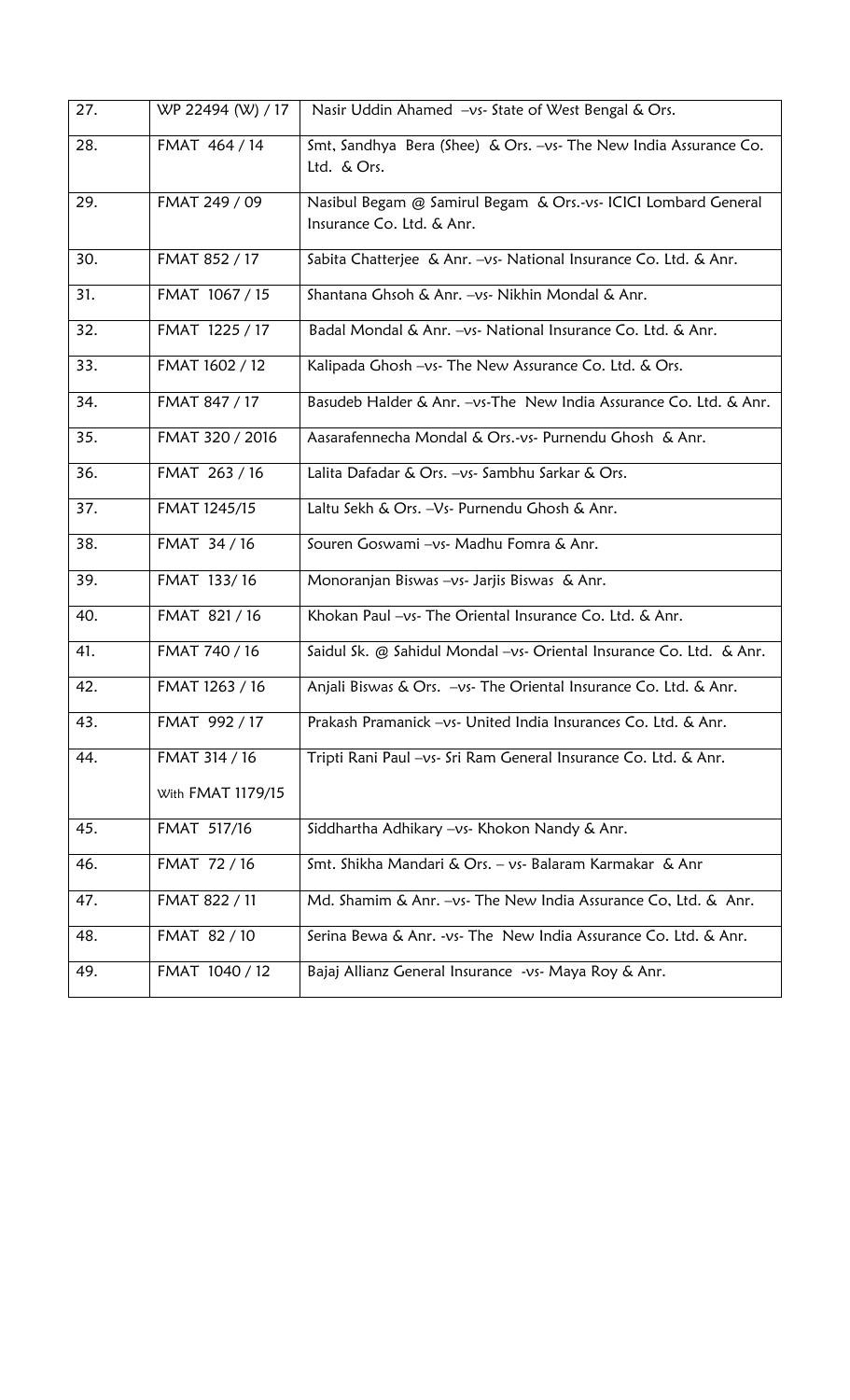## **NATIONAL LOK ADALAT**

**9th day of December, 2017**

#### **BENCH NO. - II COURT ROOM NO.- 34**

#### **CENTENARY BUILDING, HIGH COURT, CALCUTTA**

| SL. NO. | <b>CASE NO.</b>   | <b>NAME OF THE PARTIES</b>                                         |
|---------|-------------------|--------------------------------------------------------------------|
| 1.      | WP 22497 (W) 17   | Namita Pal -vs- State of West Bengal & Ors.                        |
| 2.      | WP 22499 (W) /17  | Namita Pal -vs- State of West Bengal & Ors.                        |
| 3.      | WP 22500 (W) / 17 | Nepal Chandra Ghosh -vs- State of West Bengal & Ors.               |
| 4.      | WP 22502 (W) / 17 | Purnima Chatterjee -vs- State of West Bengal & Ors.                |
| 5.      | WP 22503(W) / 17  | Sirajul Hoque -vs- State of West Bengal & Ors.                     |
| 6.      | WP 22504(W) / 17  | Anjana Biswas -vs- State of West Bengal & Ors.                     |
| 7.      | WP 22505 (W)/17   | Khagendra Nath Pal -vs.- State of West Bengal & Ors.               |
| 8.      | WP 22506(W) /17   | Krishna Chandra Ghosh -vs.- State of West Bengal & Ors.            |
| 9.      | WP 22507(W)/17    | Bechhar Ali Mandal -vs- State of West Bengal & Ors.                |
| 10.     | WP 22509 (W) / 17 | Akbar Ali Mondal -vs- State of West Bengal & Ors.                  |
| 11.     | WP 22516(W) / 17  | Kum Kum Chatterjee -vs- State of West Bengal & Ors.                |
| 12.     | WP 22733 (W)/17   | Lalmohan Saha -vs- State of West Bengal & Ors.                     |
| 13.     | WP 22735 (w) / 17 | Niranjan Kumar Biswas - vs- State of West Bengal & Ors.            |
| 14.     | WP 22737 (W) /17  | Mozammel Saikh -vs- State of West Bengal & Ors.                    |
| 15.     | WP 22738(W) /17   | Gopal Chandra Ghosh -vs- State of West Bengal & Ors.               |
| 16.     | WP 22740(W) / 17  | Sabita Biswas -vs- State of West Bengal & Ors.                     |
| 17.     | WP 22741 (W) / 17 | Gopal Chandra Ghosh -vs- State of West Bengal &Ors.                |
| 18.     | WP 22750 (W) / 17 | Sankar Kumar Raj -vs- State of West Bengal & Ors.                  |
| 19.     | WP 22751 (W) / 17 | Mohanlal Bandyopadhyay -vs- State of West Bengal & Ors.            |
| 20.     | WP 22752 (W) /17  | Kalpana Mondal -vs- State of West Bengal & Ors.                    |
| 21.     | FMAT 1431 / 08    | Tumpa Maity & Anr.-vs- Sumitra Sautya & Ors.                       |
| 22.     | FMAT 641/10       | Narendra Nath Das & Anr. - vs- The New India Assurance Co.<br>Ltd. |
| 23.     | FMAT 985 /11      | Chandrabala Shit & Ors. -vs- National Insurance Co. Ltd. & Anr.    |
| 24.     | FMAT 1103 /15     | Sabitri Biswas & Anr. - vs- Manik Dutta & Anr.                     |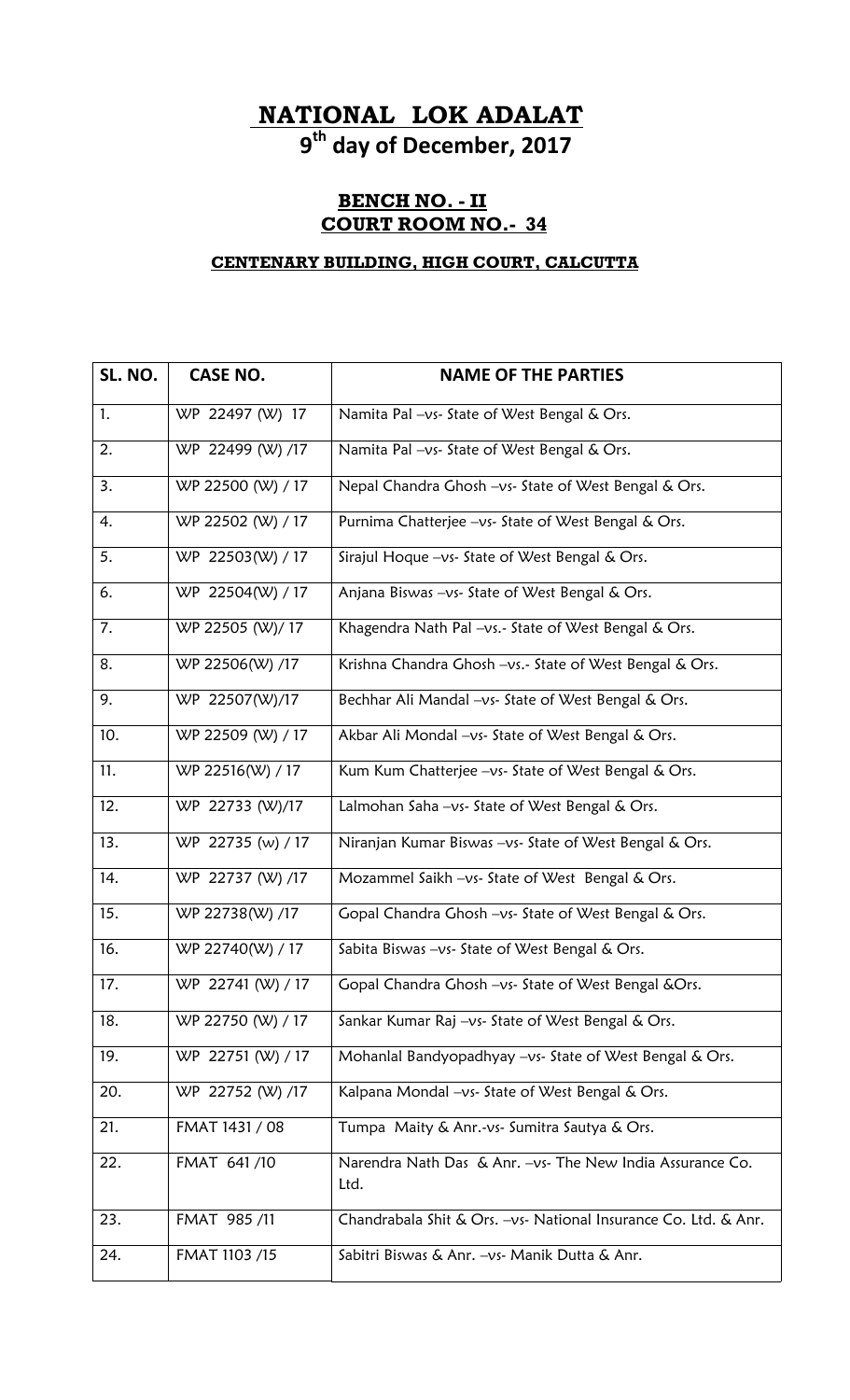| 25. | FMAT 849 /17                     | Chumki Chowdhury & Anr. - vs- The National Insurance Co. Ltd.<br>& Anr.                                   |
|-----|----------------------------------|-----------------------------------------------------------------------------------------------------------|
| 26. | FMAT 1212/16                     | Ramesh Ch. Biswas @ Ramesh Biswas -vs- National Insurance<br>Co. Ltd. & Anr.                              |
| 27. | FMAT 324/17                      | Biplab Biswas -vs- The Manager, National Insurance Co. Ltd. &<br>Anr.                                     |
| 28. | FMAT 1108 / 12                   | Shakuntala Mahato & Ors. -vs- National Insurance Co. Ltd. &<br>Anr.                                       |
| 29. | FMAT 1729 / 08                   | Shila Devi & Anr. -vs- Ram Chandra Ray & Anr.                                                             |
| 30. | FMAT 17 / 10                     | Puspa Bala Mondal & Ors. -vs- Manas Kumar Mondal & Anr.                                                   |
| 31. | FMAT 825 / 10                    | Md. Khuku Mia & Anr. - vs-National Insurance Co. Ltd. & Anr.                                              |
| 32. | FMA T 550 / 14                   | National Insurance Co. Ltd. -vs- Hajra Bibi @ Hajra Bewa & Ors.                                           |
| 33. | FMA 1968/06                      | Sadek Ali & Ors. - vs- Md. Sajid & Anr.                                                                   |
| 34. | FMA 2624 / 07                    | National Insurance Co. Ltd. -vs- Bidyut Chakraborty & Ors.                                                |
| 35. | FMA 477 / 07                     | Srikanta Das -vs- Pawan Kr. Tewari & Anr.                                                                 |
| 36. | FMA 510 / 08                     | Annaka Tudu & Ors. - vs - Oriental Insurance Co. Ltd. & Ors.                                              |
| 37. | FMA 1620/08                      | Shikharani Ghosh @ Sikharani & Anr. -vs- M/s. Tarak Nath<br>Transport Co., Represented by Bholanath Ghosh |
| 38. | FMA 1387 / 08                    | Smt Runa Sharma (Bahadur) - vs- National Insurance Co. Ltd. &<br>Ors.                                     |
| 39. | FMA 640 / 09                     | Sharbani Jana -vs- The National Insurance Co. Ltd. & Anr.                                                 |
| 40. | FMA 502/09                       | Md. Sakur & Anr. -vs- New India Assurance Co. Ltd. & Anr.                                                 |
| 41. | FMA 1220 / 11                    | Julfiker Ali -vs- The New India Assurance Co. Ltd. & Anr.                                                 |
| 42. | FMA 447 / 11                     | Smt. Mukul Laha & Anr. -vs- National Insurance Co. Ltd. & Anr.                                            |
| 43. | FMA 665 / 12                     | United India Insurance Co. Ltd. -vs- Sushila Devi & Anr.                                                  |
| 44. | FMA 885 / 12 with<br>FMA 886 /12 | The Oriental Insurance Co. Ltd. -Vs.- Smt. Shanti Devi Prosad &<br>Ors.                                   |
| 45. | FMA 887/13                       | Dipak Debmunsi @ Dipak Debmunshi -vs-National Insurance<br>Co. Ltd. & Anr.                                |
| 46. | FMA 1951 / 13                    | Smt. Tumpa Kundu & Ors. -vs- Smt. Tripti Roy & Anr.                                                       |
| 47. | FMA 1603 / 13                    | Smt. Sabitri Ghosh -vs- The National Insurance Co. Ltd. & Anr.                                            |
| 48. | FMA 575/14                       | Santawana Biswas & Ors. -vs- The Oriental Insurance Co. Ltd. &<br>Anr.                                    |
| 49. | FMA 1894 / 14                    | Naba Kumar Sarkar -vs- National Insurance Co. Ltd. & Anr.                                                 |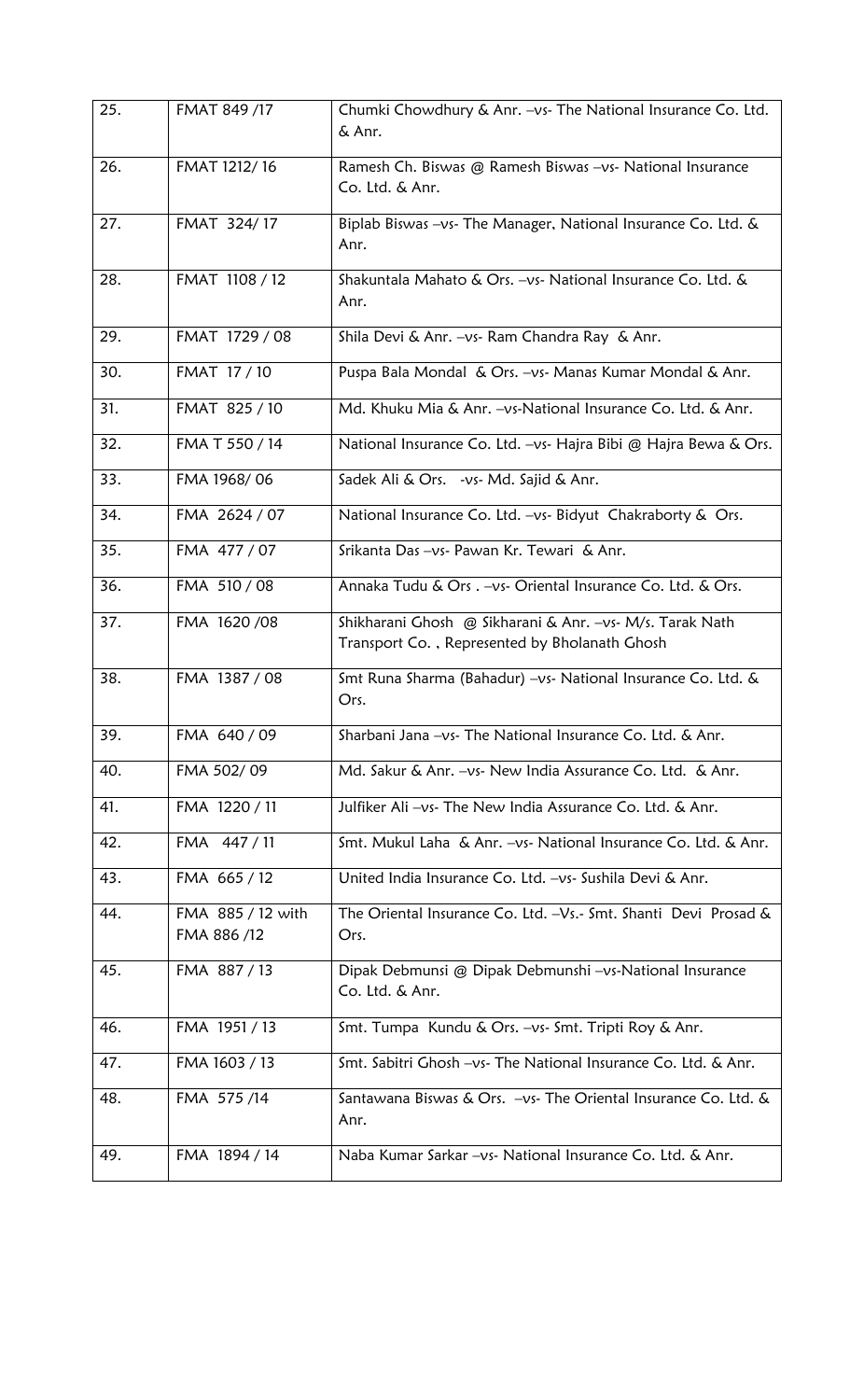## **NATIONAL LOK ADALAT**

**9th day of December, 2017**

### **BENCH NO. - III COURT ROOM NO.- 35**

### **CENTENARY BUILDING, HIGH COURT, CALCUTTA**

| SL. NO. | <b>CASE NO.</b>   | <b>NAME OF THE PARTIES</b>                                             |
|---------|-------------------|------------------------------------------------------------------------|
| 1.      | FMA 1700 / 14     | Sandhya Das -vs- National Insurance Co. Ltd. & Anr.                    |
| 2.      | FMA 526 / 14      | Biswanath Palui -vs- New India Assurance Co. Ltd. & Ors.               |
| 3.      | FMA 1429 / 15     | Laiba Bibi & Anr. -vs- I.C.I.C.I Lombard General Insurance Co. Ltd. &  |
| 4.      | FMA 2842 / 15     | Rahela Bibi & Ors. - vs- Bajaj Allianz General Insurance Co. Ltd.      |
| 5.      | FMA 1592 / 16     | National Insurance Co. Ltd. -vs- Tuki Saha & Ors.                      |
| 6.      | FMA 2743 / 16     | Smt. Panna Reddy & Anr. -vs- The Oriental Insurance Co. Ltd. & Ors.    |
| 7.      | FMA 1452 / 13     | The Oriental Insurance Co. Ltd. $-\nu s$ - Mahua Chakraborty & Ors.    |
| 8.      | FMA 2949 / 16     | National Insurance Co. Ltd. -vs- Debasis Hazra & Ors.                  |
| 9.      | FMA 893 / 04      | Smt. Nirmala Bajaj -vs- I.F.F.CO. Tokio General Insurance Co. Ltd. & A |
| 10.     | FMA 1227 / 13     | The New India Assurance Co. Ltd. -vs- Smt. Putul Nandi & Ors.          |
| 11.     | FMA 170 / 11      | Smt. Chandana Das & Ors. -vs- M.D., The ICICI Lombard Motor Ins.       |
|         |                   | Co. Ltd. & Anr.                                                        |
| 12.     | FMA 979 /09       | Harashit Biswas & Ors. -vs- National Insurance Co. Ltd. & Anr.         |
| 13.     | FMA 1772/15       | Tanjila Begum & Anr. - vs- The New India Assurance Co. Ltd. & Ors.     |
| 14.     | FMA 573 / 07      | Nepal Nandi -vs- New India Assurance Co. Ltd. & Anr.                   |
| 15.     | WP 23461 (W)/17   | Niranjan Kr. Biswas -vs- The State of West Bengal & Ors.               |
| 16.     | WP 18156(W) / 17  | Nirupama Biswas -vs- The State of West Bengal & Ors.                   |
| 17.     | WP 18477 (W) / 17 | Shwet Barani Biswas -vs- State of West Bengal & Ors.                   |
| 18.     | WP 21077 (W) /17  | Selima Bibi Biswas -vs- State of West Bengal & Ors.                    |
| 19.     | WP 21078 (W) / 17 | Samar Kumar Biswas -vs- State of West Bengal & Ors.                    |
| 20.     | WP 21542 (W) / 17 | Jagannath Biswas -vs- State of West Bengal & Ors.                      |
| 21.     | WP 23132 (W) /17  | Ajit Kumar Sarkar -vs- State of West Bengal & Ors.                     |
| 22.     | WP 23133 (W) / 17 | Maanatu Ghatak -vs- State of West Bengal & Ors.                        |
| 23.     | WP 23135 (W) / 17 | Prabash Chandra Sarkar -vs- State of West Bengal & Ors.                |
| 24.     | WP 23457 (W) /17  | Anima Biswas -vs- The State of West Bengal &Ors.                       |